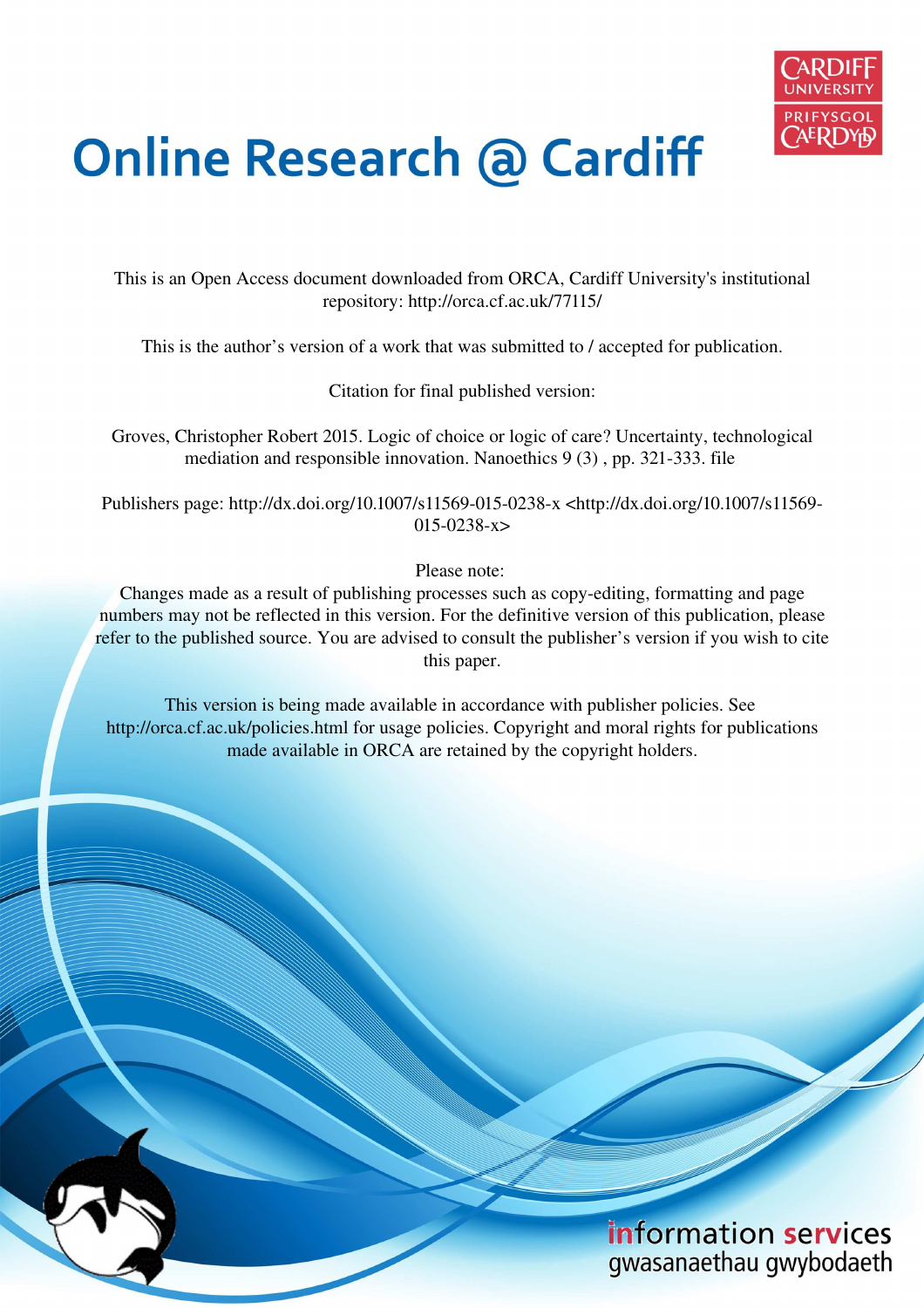## Logic of Choice or Logic of Care? Uncertainty, Technological Mediation and Responsible Innovation

### Christopher Groves

Post review version, accepted by *Nanoethics*, 30/09/15

#### **Abstract**

The regulation of innovation reflects a specific imaginary of the role of governance that makes it external to the field it governs. It is argued that this decision and rule-based view of regulation is insufficient to deal with the inescapable uncertainties that are produced by innovation. In particular, using risk-based knowledge as the basis of regulation fails to deal sufficiently both with the problem that innovation ensures the future will not resemble the past, and with the problem that the social priorities that underlie innovation often remain unquestioned. Recently, rights-based frameworks have been defended as principle-based approaches to innovation governance that address the gaps which trouble an understanding of regulation as based on risk-based decision procedures. An alternative, care-based view of governance is defended, in which institutional and practice change, aimed at the creation of specific institutional 'virtues' and rooted in the broad and deep participation of publics in shaping innovation is seen as an appropriate way of making governance internal to innovation.

#### **Introduction**

Responsible research and innovation (RRI) has been proposed as an answer to a perceived crisis in the contract between technoscience and society, one which aims to effect a values-based transformation in how emerging technologies, and innovation as such, is governed. This normative stance has been characterised as 'taking care of the future' [46]. From this perspective on the purpose of innovation, better regulation in the face of the uncertain risks and ignorance that come with technological novelty requires not better rules, but will instead require changes to practices, and therefore to the institutions that sustain them and to the social relationships built around them. Regulation must therefore shift modes, leaving behind the assumption that governance is external to the 'object' it governs and needs to be exercised from a centralised position built on supposedly disembedded knowledge. It must instead be translated into transformed into 'softer' forms of governance re-embedded in social concerns and priorities. This implies a new set of responsible and responsive relationships between technoscientific 'enactors' and 'selectors' [1], as well as requiring a redistribution of agency to create other selectors from among publics who have perhaps been hitherto excluded from this position.

In this article, I argue that the use of a concept of 'care' here is not just adventitious, and nor does it transpose regulatory debates into the realm of 'values', of motherhood and apple pie. Drawing on the ethics of care, and some examples of the ways in which care has been employed in science and technology studies (STS), I propose that RRI should be viewed as a practice-based and therefore also virtues- or dispositions-based concept of regulation that acknowledges several often overlooked aspects of the human relationship with technology. Not only does a care-based conception of RRI affirm the more-than-instrumental role of technology in human life, it also recognises the multiplicity of pragmatic, ethical and aesthetic values that inform human responses to technologies. I proceed by examining the crisis in the relationship between technological societies and technoscience, which I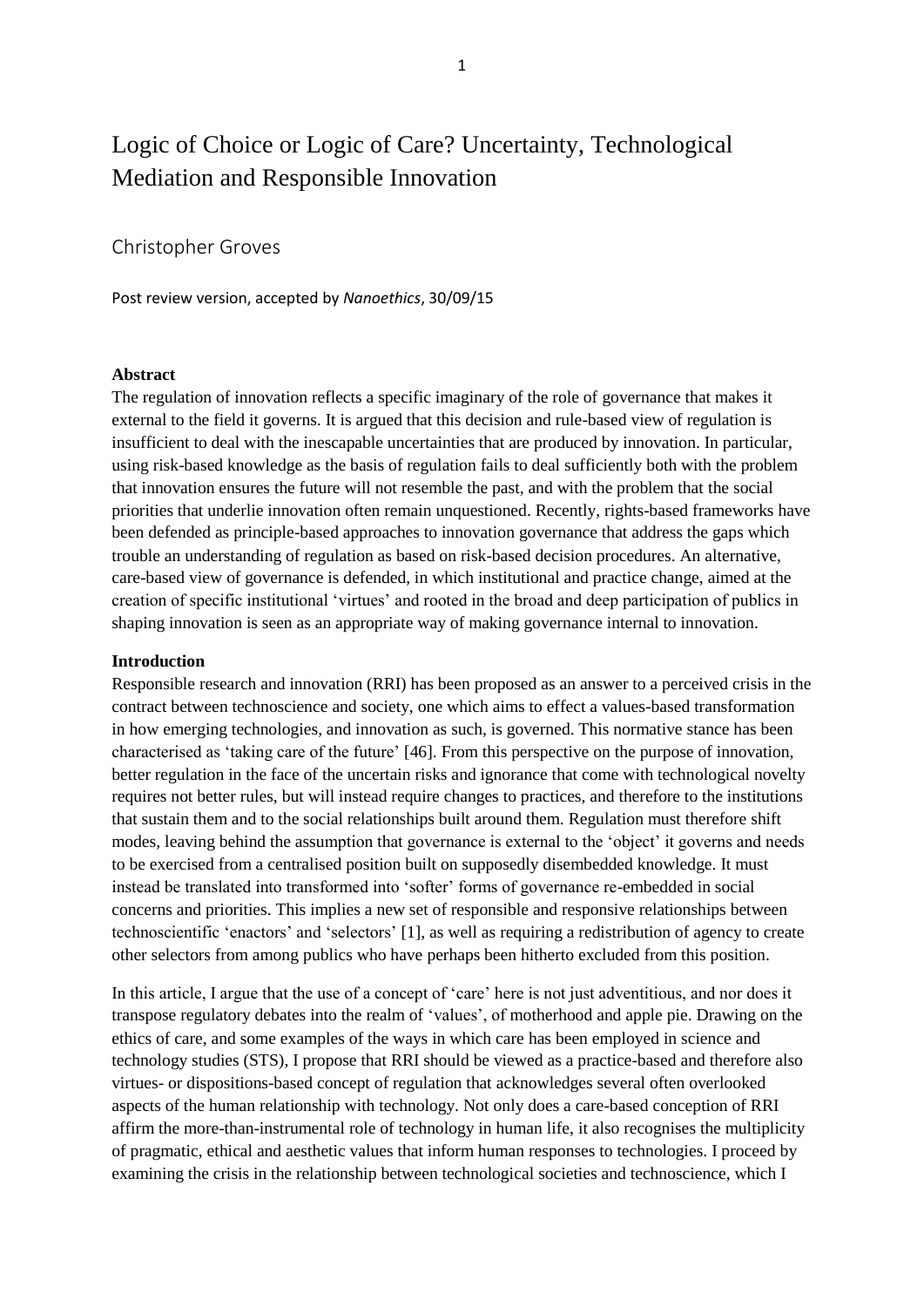argue is rooted in the institutional and collective experience of *reflexive uncertainty*. This gives rise to a double-bind within the 'ethical life' of technological societies (in Hegel's sense of *Sittlichkeit*, the often complex connection between subjective will and objective normative constraints), a condition in which the institutions, practices and products of technoscience must be relied on yet cannot be fully trusted. I then go on to examine some suggestions made by Daniele Ruggiu [2] and Rene Von Schomberg [3] for resolving this double-bind. I then set out in response to these perspectives a framework for thinking about care as the basis of an ethics and politics of innovation guided by a distinctive conception of responsibility as 'taking care of the future'.

#### **Future imaginaries and regulation**

The standard role assigned to regulation in relation to new technologies reflects a specific social imaginary, a set of largely unquestioned attitudes, beliefs and values that help define its purposes and means [4]. This places regulation in a particular relationship to other forms of organised social action, and especially to economic activity. The imaginary in question reflects a specific way of constructing the relationship between present and future, one which has deep roots in European and Anglo-- American cultures. To understand this imaginary requires tracing how it reflects widespread shifts in shared attitudes towards the future that occurred in Europe and North America in the period between c. 1600 and c. 1900, amidst successive waves of uneven technological, social and cultural change. Lucian Hölscher [5] suggests that the condensation point for change in how modernising and industrialising societies constructed the future in representation and practice was the way in which a mechanistic natural science made it possible to see the future as a totality of possible and more or less probable events. He refers to the emerging imaginary as that of the 'mechanised [*technisiert*] future'. Barbara Adam and I have pointed to a similar development, distinguishing between the future horizons of traditional societies, Western antiquity and pre-Renaissance Europe on the one hand and the 'abstract futures' of post-Renaissance science, the 'open' futures of the Enlightenment, and the 'empty' future of neo-classical economics on the other [6].

This distinction between an implicit understanding of the relationship between past and future characteristic of ancient and medieval Europe and 'modern' ones has been characterised as one between the world of the 'divine corporation' [7] and a world in which this great chain of being has been broken. In the pre-modern worldview, which endured through the Reformation and up to the Counter-Reformation, the immemorial past of divine revelation is seen as determining the ethical life of the present, with individuals assigned by divine appointment to 'offices' that prescribe how they should act and what virtues are necessary to their station. The structure of ethical life is thus at once deontological and virtues-based. The dissolution of this worldview comes with the age of scientific and political revolution in the  $17<sup>th</sup>$  century, which emerged alongside the religious unrest of the Reformation and Counter-Reformation. The result is the emergence of a strongly consequentialist (and eventually broadly preference-consequentialist) strand within the ethical life of societies in which the success of efforts at transforming the world is the main criterion of their praise- or blameworthiness. Here, future outcomes are more important than enacting rules rooted in the past.

At the same time as this valorization of innovation and novelty emerges, nascent social sciences model themselves on natural science. They begin to understand the social future as the product of laws (of, for example, population growth and decline or institutional change) as rigid as those thought to operate in nature. Knowledge of social laws began to be seen in intellectual culture as the only genuine source of freedom, the key leverage point for action undertaken in order to shape the future. Then, from the mid-19<sup>th</sup> century on, constructing the future as an object not only of scientific knowledge but of *management* was made possible by mathematical developments in economics, including cost-benefit analysis and marginalist theory [8]. This fuelled the rise of 'risk thinking' [9],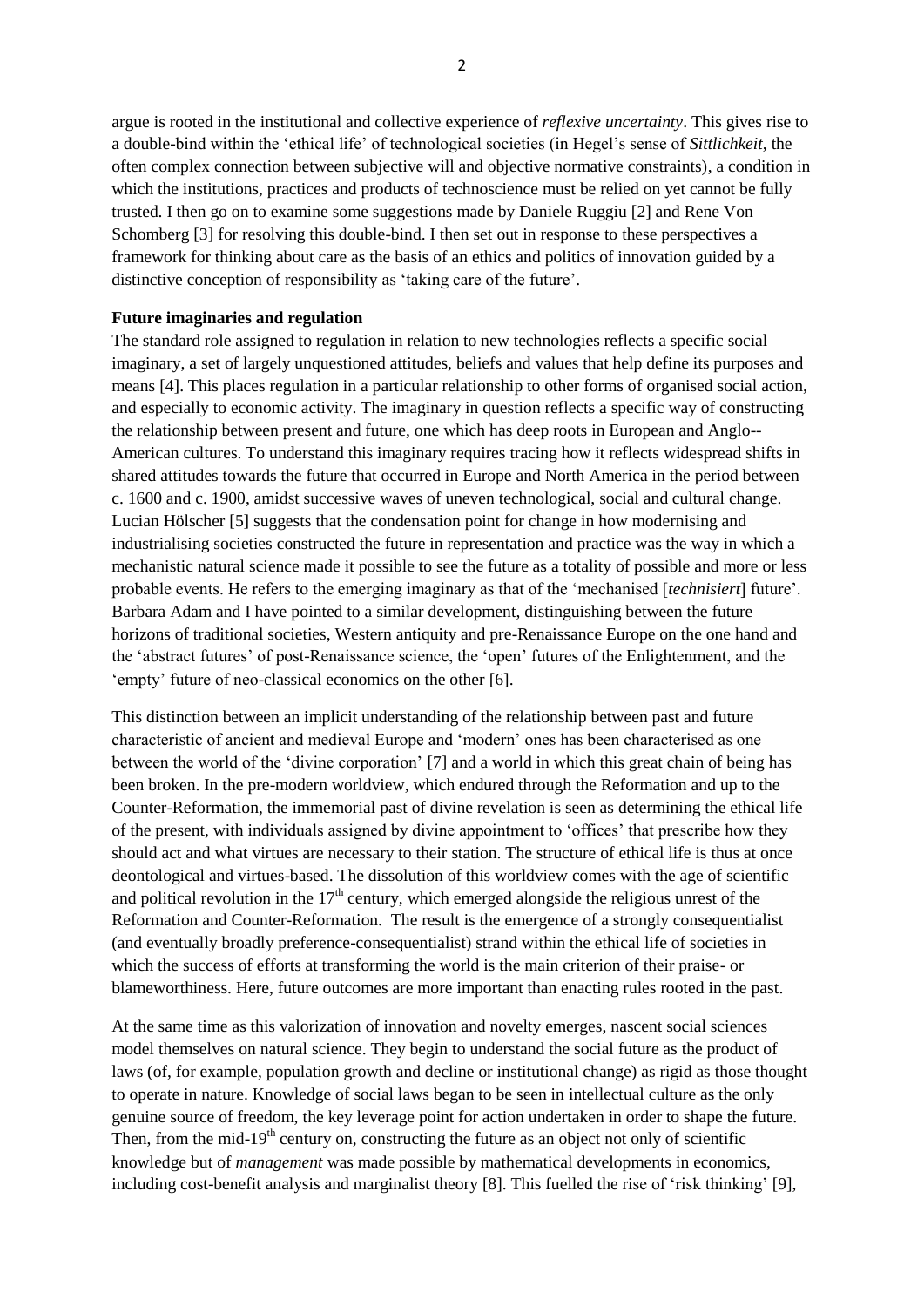coalescing around knowledge practices such as probability theory, welfare economics-based definitions of risk, and the acceptance of preference-based utilitarianism and consequentialism as the appropriate normative frameworks for public administration, whether in matters of public health, infrastructure planning (such as constructing bridges, roads and dams), social insurance or education.

Government power is thus imagined increasingly as administrative and managerial as well as sovereign [10]. It becomes consolidated by practices of standardisation and quantification employed by centralised states in order to make the nations they rule legible to them [11]. Similar methods evolved for surveying future possibilities and outcomes. This creates a new politics of the future, in which some social actors (governments and their agencies, but also corporations) able to leverage expertise in prediction and foresight are able to plan and act with more strategic consistency, flexibility and speed than others. This effectively colonises the future just as  $19<sup>th</sup>$  century imperial powers colonised vast areas of the globe, thus creating conditions in which less knowledgeable and powerful others will later have to operate and make decisions [12].

Against these developments, the relationship between administrative government and the fields of social activity it covers increasingly takes on the regulatory form described by Lõsch, Gammel, and Nordmann [13], that of an external governor of activity. This form reflects a specific legacy of the new 'mechanised' imaginary of the future, in which the maximum satisfaction of preferences is privileged as a moral touchstone. In particular, it reflects developments in the nascent science of thermodynamics (that would, in turn, later undergird the development of cybernetics). The governor of a steam engine, or other machine, is a device that acts as one of its subsystems, and registers when a system state variable (such as pressure) is increasing too fast or approaching a dangerous level. It then triggers a mechanism to lower pressure, speed etc. to a safe level. It thus represents a negative feedback mechanism that is added to the engine. Although the relationship between subsystem and main system is one of feedback, this feedback function is limited. The main system provides information to the governor, which acts back upon it at a certain point to keep its operating parameters within certain levels.

In the  $19<sup>th</sup>$  and  $20<sup>th</sup>$  centuries, the dominant imaginary of governance borrows from this construction of risk and uncertainty in engineering. Regulation is positioned in a relationship with social action similar to that between the machine and its governor. However, with an engineered system like a steam engine, its safety parameters have largely been decided in advance, thanks to extensive calculations, experimental testing of materials and assemblies beforehand, and practical experience 'in the field'. Some tinkering may be necessary in practice with each new machine, but general parameters of safe operation have been established. The situation is quite different, however, with emerging technologies – and even more so when innovation as such becomes the object of governance [14].

#### **Reflexive uncertainty and the 'double bind'**

If a post-'divine corporation' world is one that is organised around the idea of an open and improvable collective future, then it is also necessarily one organised around foresight. The need to estimate the consequences of actions in order to determine whether one has acted *ex ante* responsibly is part of a new understanding of future-oriented responsibility that comes with the demise of the divine corporation. Yet at the same time, the complexities that new technologies bring are hard to factor in to foresight, and in many cases impossible. Technological innovations both draw on knowledge and create it, but they also simultaneously produce non-knowledge and ignorance [15, 16]. Re-engineering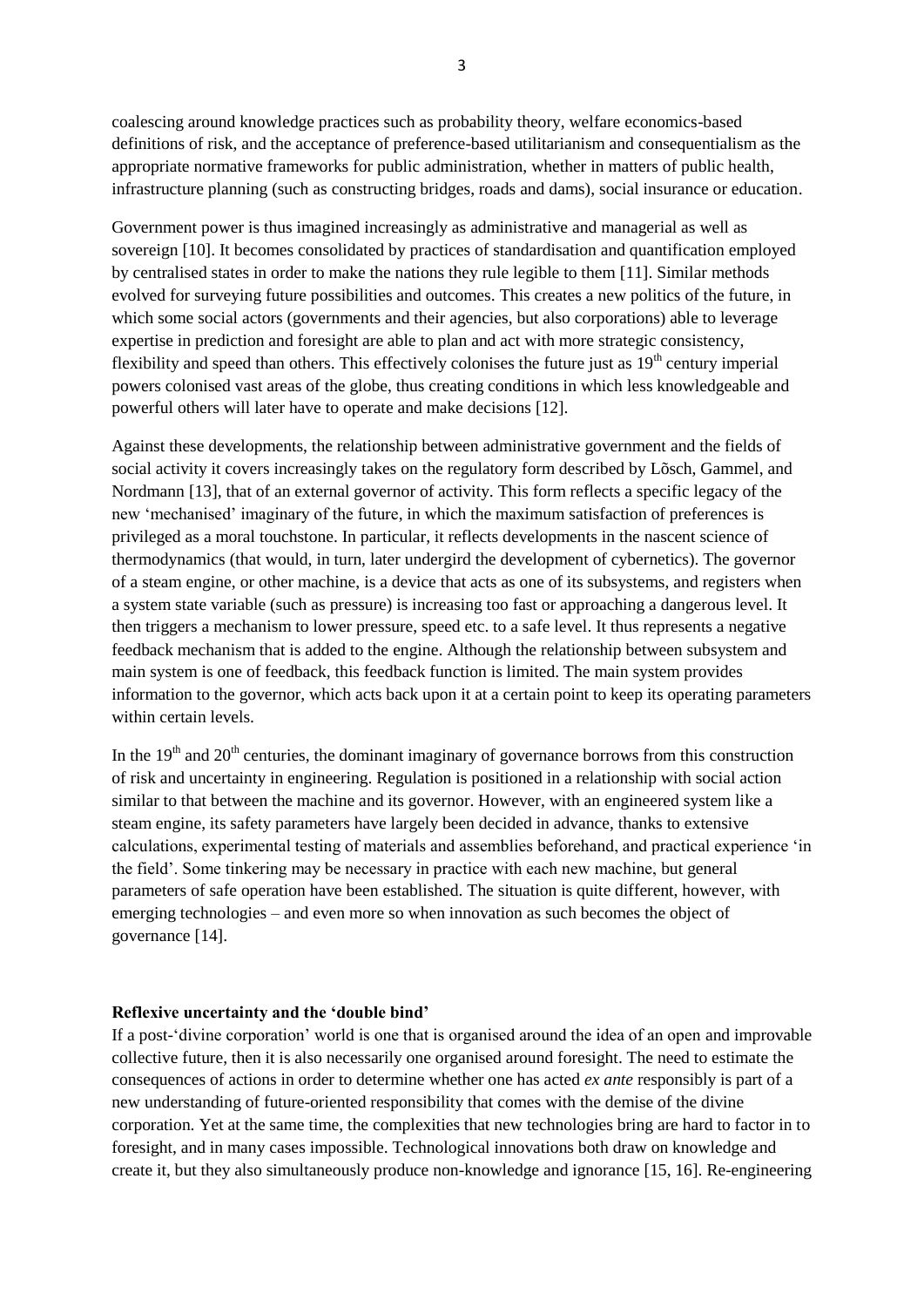nature to add previously non-existent entities to the world creates, as Ian Hacking argues, the problem of side- and interference effects, which arise out of unforeseen interactions between such entities and natural or other engineered systems [17]. As Hacking points out, this creates systems with emergent properties, the behaviour of which cannot be predicted on the basis of existing knowledge. The problem is therefore often that the unpredictable is more of a problem than the predictable. A central feature of a post-'divine corporation', improvable world is that the past is often not a reliable guide to the future. Yet we tend to operate, in moral and legal contexts, as if it were.

Consequentialists have tried to respond to such problems related to uncertainty by distinguishing between the use of consequentialist principles (such as the principle of utility) as criteria for deciding in general what makes an action right or wrong, and the employment of such principles as empirical decision procedures. The problem with such a distinction, however, is that the existence or nonexistence of particular kinds of uncertainty or ignorance has a specific bearing on whether normative distinctions between different actions established by, say, the principle of utility are stable or not. Saying that we should always act to maximise utility or follow rules that have this effect does not help us in situations where it is unclear what it might mean to maximise utility in terms of future outcomes [18].

The key problem is that to define a subset of future possibilities as risks, determinate probabilities of specific losses or harms, relies on scientific foresight regarding the likely consequences of acting in particular ways. However, this foresight is not contingently, but in certain circumstances (as Hacking shows) necessarily limited. Uncertainty thus becomes reflexive, created in part by what we do and also by the forms of knowledge that make our actions possible. The result is a kind of double-bind. To want to improve the world through the creation of new technical means leads us to look ahead to make our actions justifiable in the present, but the only tools we possess for the task of looking ahead are ones which have been honed to understand the world of the past and present, not a world in which as yet uncreated novel entities exist. Examples such as the use of dichlorodiphenyltrichloroethane (DDT) show how the modelling of suspected risks (what is the probability of exposure to DDT affecting human health?) can miss unknown mechanisms of harm, such as the effects of bioaccumulating DDT on bird populations. If we want to improve things, we must take a gamble – but the moral justifiability of this gamble seems impossible to establish (given reflexive uncertainty) on preference-consequentialist grounds. An unwillingness to full acknowledge this leads us towards what Ulrich Beck calls organised irresponsibility, a kind of institutionalised moral corruption.

This corruption is encouraged by the fact that focusing on the assessment of knowable risks rather than on acknowledging and dealing with deeper uncertainties has strategic political value. It provides a way of justifying policy and constructing reputational capital [19] that both buttresses economic and cultural power and helps maintain valued identities – for individuals and for organisations. Concepts of risk, which render uncertainty determinate and promise that it can be reduced and controlled, perform the symbolic function of demarcating the risky from the unpredictably dangerous [20], domesticating uncertainties surrounding everything from infrastructure projects to health behaviours, and thus allowing them to be governed. This demarcation represents a new moral divide between the pure/responsible and impure/irresponsible [21]. At the same time, the irresponsibility of a tendency to focus on knowable risk is evident. Indeed, a post-'divine corporation', innovation focused and technologically-dependent world carries with it an uncertain future that is like a vast and, moreover, constantly changing [22] ocean of which only a small region, shaped by a range of assumptions, can be encapsulated within the sphere of known or knowable risk [23]. Nonetheless, the possession of the institutional capacity to perform due diligence by defining, assessing and then managing risks within a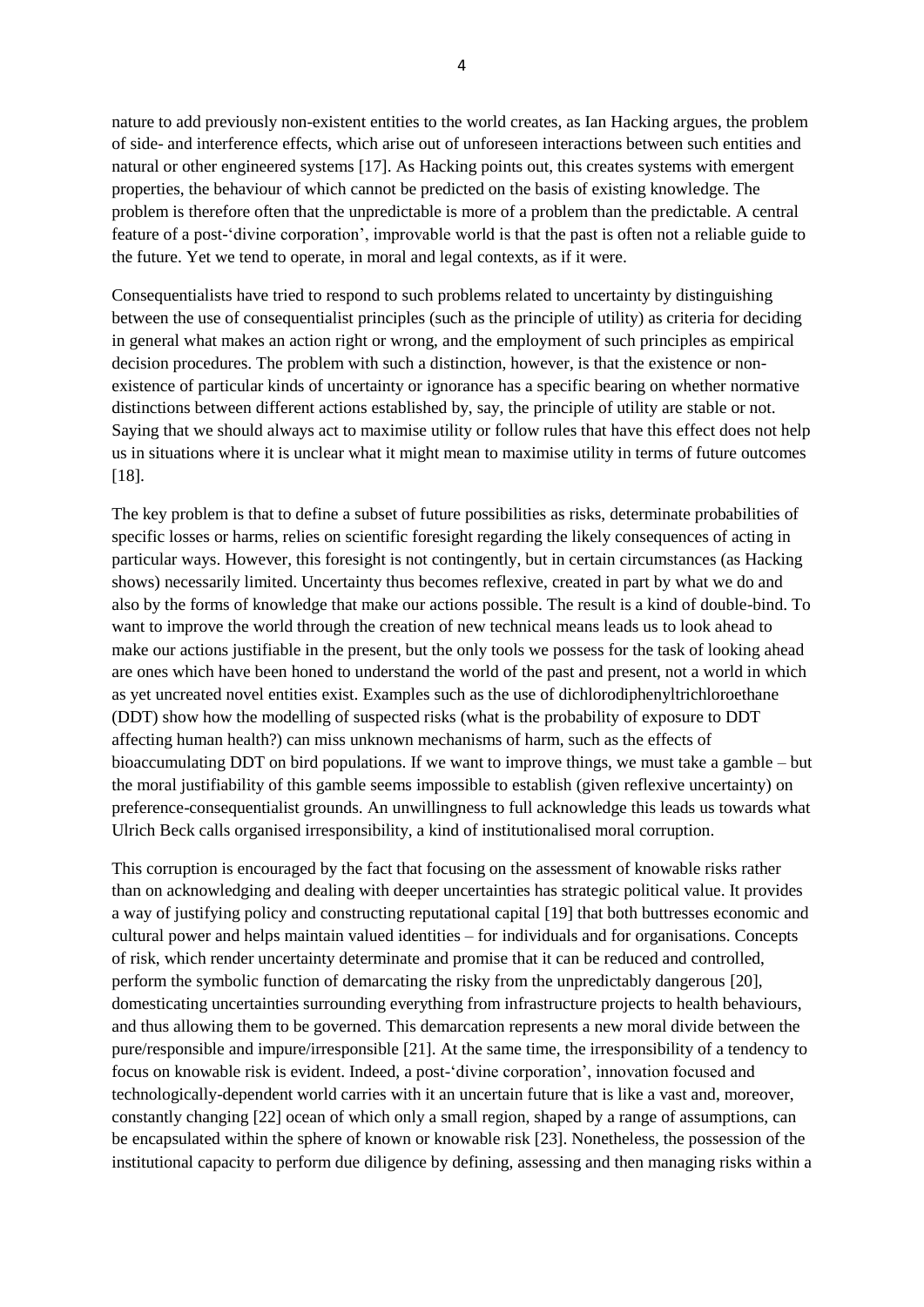given bureaucratic and legal framework can assist social actors to create and redistribute uncertainty and risk in ways that benefit them [24]

In such circumstances, which have been described as characterised by a move towards post-normal science [25] or the emergence of a 'risk society' [26], the use of quasi-legal instruments such as the precautionary principle has grown amidst a new ethics and politics of uncertainty. Rather than being a tool of top-down governance that takes the form of 'hard law', the precautionary principle is chiefly a decision-making tool for the executive [27] that is designed to acknowledge and make actionable the uncertainties which inevitably surround attempts to read off from scientific knowledge definitive conclusions about the legitimacy or otherwise of actions taken in the present. Beyond the executive, it also represents to a lesser extent a shield for those seeking to challenge regulatory decisions which they feel expose them to unacceptable risks [28]. In this way, it represents an administrative brake on innovation while also responding to the condition of post-normality.

The precautionary principle is one of a variety of other normative instruments that are created as part of the efforts of technological societies to cope with reflexive uncertainty, and which are wielded by, as well as shaping the behaviour of, a variety of non-governmental as well as governmental actors. These include codes of conduct, standardisation processes and the standards they create, contracts, funding schemes, economic incentives like subsidies and tax credits, licences and accreditation schemes. There are thus a multitude of regulatory tools and institutions which may be leveraged in creating what are felt to be 'responsible' modes of action in the face of deeper uncertainty, with 'hard' legislation being only one of these options [29]. Soft regulation moves upstream in the innovation process, shifting away from a command-and-control model that imposes an external 'governor' on the products of a still essentially linear innovation process towards a model of continual intelligence gathering [30] that aims to modulate and shape innovation processes by reflexively guiding the implicit assumptions about their proper purposes and what might constitute significant unwanted potential impacts.

If the preference-consequentialist moral framework implicit in the imaginary of regulation as an external governor becomes increasingly problematic in the face of reflexive uncertainty, then we are left with an outstanding question: how to relate to each other the various governance tools that evolve in increasingly technological societies, and thus to make them cohere around explicit ethical and moral considerations. Without such efforts, then the desire to respond to the double-bind laid out above with, for example, a precautionary approach may become problematic. What kinds of potential harm should we be precautionary about? We might want to be precautionary about potential harm to the natural environment, given that it may be serious and irreversible. But some may want to be precautionary about economic harm, as this could also be serious and irreversible [31]. This raises the prospect of value conflicts that afflict governance tools and which cannot be resolved solely with the aid of these tools themselves, insofar as they rely solely on preference-consequentialist frameworks that fail in the face of reflexive uncertainty. We therefore need to reposition the debate on the level of normative ethics, and to consider whether another normative ethical framework other than that of preference-consequentialism can provide an adequate basis for responding to the challenge of reflexive uncertainty.

This repositions the debate on the level of normative ethics, and the extent to which different frameworks in normative ethics can help us deal with reflexive uncertainty. One recent attempt to think further about these issues is provided by Ruggiu [2], who suggests that the relationship between the determinate risks of extant technologies and the uncertainties surrounding emerging technologies is essentially one between two different temporalities of concern, and therefore requires a two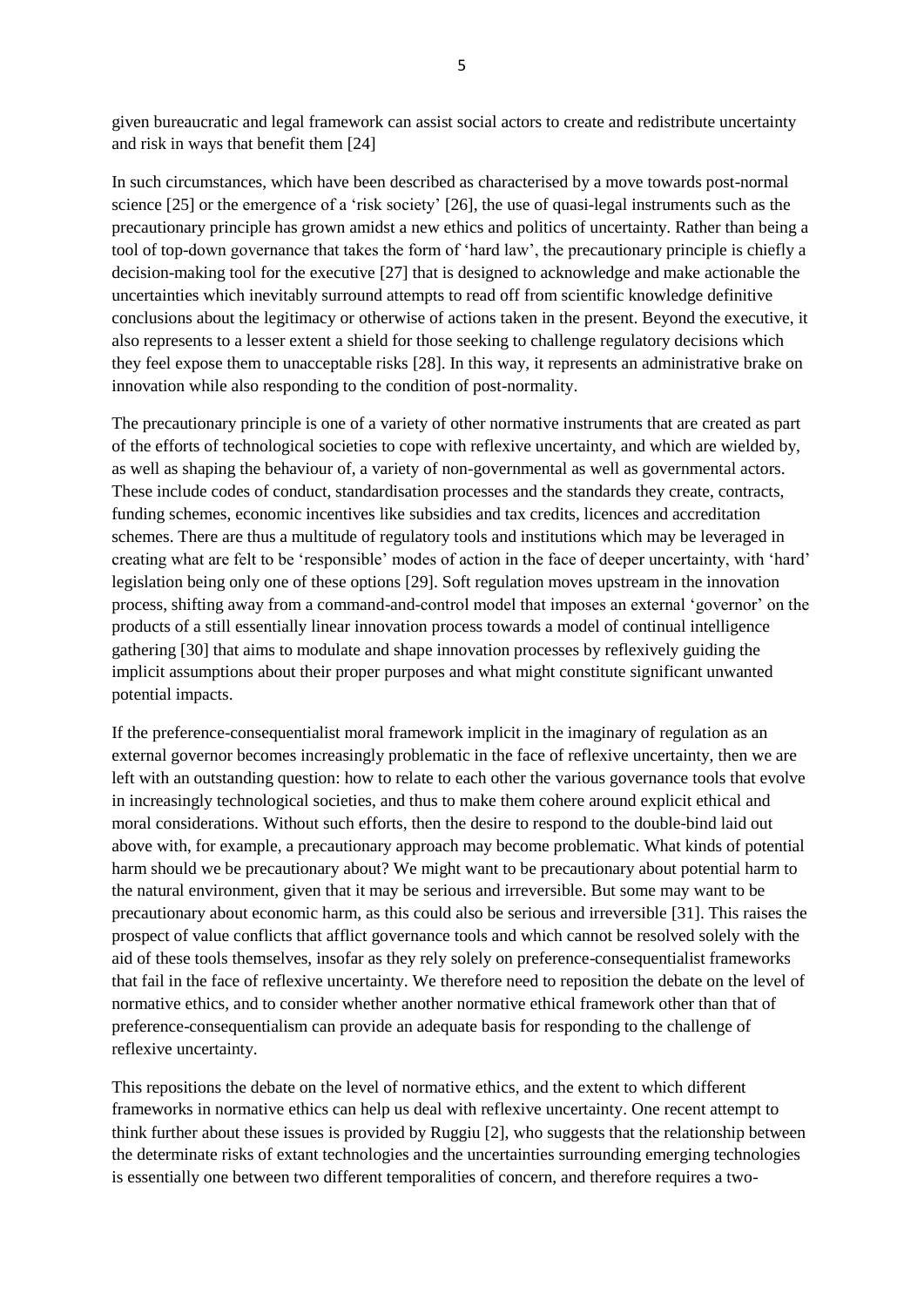pronged regulatory approach. On the one hand, innovation creates products which, once they have emerged, require command-and-control regulation that is moulded around relatively tight and short 'timescapes' [32] of anticipation, observation and action. On the other hand, innovation as a process requires forms of regulation which are more open-ended and adaptive in order to shape it towards particular ends. Ruggiu suggests that the two forms are related to each other as rules are related to principles. The case of products is one in which the relevant question is whether it falls under exclusions or prohibitions mandated by a regulatory rule (i.e. is *x* hazardous to human health?) based on scientific evidence about its characteristics, whereas innovation processes require principles that have to be specified in individual cases through wider ranging processes of reasoning and debate, and which are ultimately anchored in principles commanding wide assent such as human rights. In such cases, there are a variety of uncertainties which may be relevant, such as the decision horizons that properly pertain to a particular process, the nature of significant harm, and so on [33]. It is important to distinguish between the two temporalities in order to ensure that governance is attentive to evidence of emerging risks while also avoids responding to the challenge of reflexive uncertainty by anticipating irreversible and serious hazards everywhere and thus slowing innovation down too much [34].

However, this distinction may be problematic. The uncertainties which surround products may, for example, also be open-ended and attached to processes whose outcomes may remain latent for long periods. New products, as in the case of nanomaterials of various kinds, often therefore open up regulatory gaps [35]. Criticising a risk management framework for nanomaterials produced by the International Risk Governance Council (IRGC) (whose 'two frames' approach is mirrored in Ruggiu's argument), Bijker et al. [36] note that uncertainty, ignorance and social ambiguity may be as relevant to current products as much as they might be to emerging innovation. Trying, for example, to determine whether a particular product falls under a given regulation may require research that comes before or after it goes to market (depending on the sector and relevant regulations), as assessing harm may be extremely difficult without detailed and long-term life-cycle analyses [37]. Further, future products may make such longer-term uncertainties even more relevant for thinking about how risk governance itself may need to evolve. For example, Davies [38] points out that the potential hazards presented by new generations of complex and increasingly active nanomaterials may be synergistically dependent on chemical composition, physical form and environmental context in ways that current approaches to risk assessment and management are ill-equipped to handle.

The difficulty with such solutions does not lie in the difference between the forms of uncertainty pertinent to the regulation of products versus the regulation of innovation. Instead, it persists at the level of normative ethics, and derives from the reliance on preference-consequentialist moral principles and therefore on foresight that is evident in both portions of Ruggiu's regulatory framework. Nasty surprises may be waiting ahead, even where hitherto well-characterised risks are concerned – for example, if products are used in unforeseen ways or they enter into unexpected interactions with natural or other technological systems. The difficulties with exercising foresight in a way that provides sufficient justification for action are an intrinsic part of the regulation of both extant and emerging technologies. It is thus necessary to provide a normative foundation for regulation that comprehensively addresses these persistent shortcomings, and places the possibility of unpleasant surprises at the forefront of concern, rather than subordinating it to a secondary position.<sup>1</sup>

-

 $1$  This assumes, of course, that the predicament described above cannot be resolved simply by trying to avoid Hacking's 'interference effects' by renouncing certain forms of technology entirely.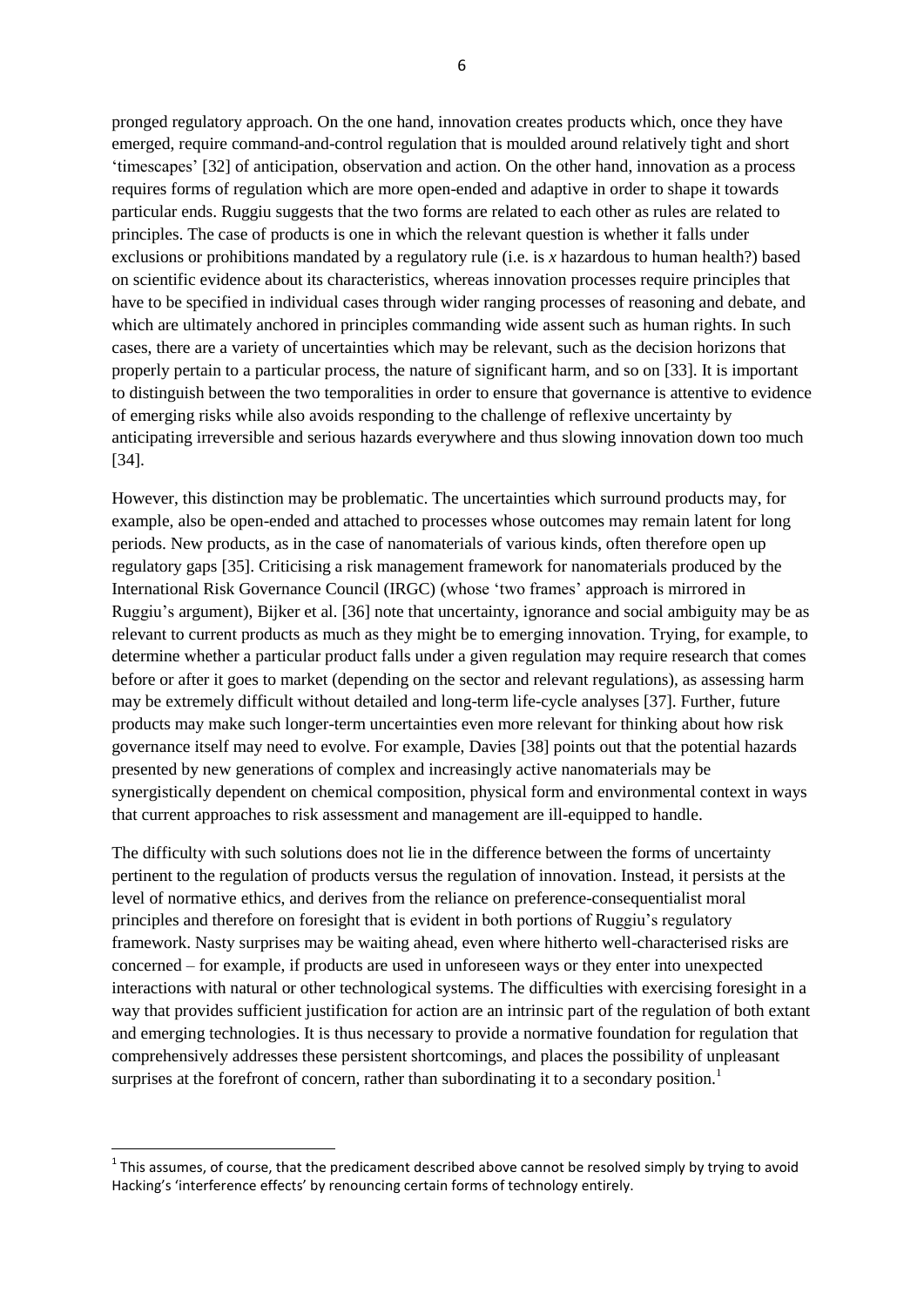#### **Normative foundations for regulation: from rights to care**

#### *Rights as normative anchor points*

The need to examine the principles and/or values on which regulatory regimes are erected is a direct response to the fact that innovation means the past is no longer a reliable guide to the future, and that preference-consequentialism is therefore a problematic normative theory. Although reliable and adaptable forms of risk assessment within mandatory regulatory frameworks are still essential for product safety, the problem of novelty discussed in the previous section means that such approaches to risk need to take their place within a broader approach to living with reflexive uncertainty as such. The regulatory problems which are issued in by innovation are not just epistemological problems of limited information or knowledge, as the classic statement of the problem of novelty in the Collingridge dilemma would have it [40]. The problems created by innovation are an outgrowth of human finitude [23, 39], a condition that modernity believed it had outgrown, believing instead that all barriers to human progress could be overcome through technology. Rather than believing uncertainty and ignorance can necessarily be reduced to knowable risk, and thus transformed into objects that can be managed or governed, it is necessary to find other ways to live with them. The idea that the relationship between regulation and its object is essentially that between a 'governor' and the machine it governs is an obstacle to achieving this.

A different normative ethical framework, one which recognises the inescapability of reflexive uncertainty, together with its ethical and moral significance, is thus required. Ruggiu [2] argues that human rights provide such a framework, particularly within the EU context. These can serve as principles which both guide risk-focused regulation in the present and are adequate to shape futureoriented 'soft' regulation (as represented by the frameworks discussed in this issue by Jahnel, for example). This approach is mirrored by Rene von Schomberg in his discussion of RRI as a valuesbased framework for the regulation of innovation, in which the rights affirmed in Article 3 of the Treaty of Europe are put forward as 'normative anchor points' for regulation [3]. Rights serve as a bulwark in the face of uncertainty, recognising the weakness of preference-consequentialist principles (such as the principle of utility) as moral guidelines in the face of great uncertainty. In this way, the legitimacy of decisions may be built on principles which already command assent because they are enshrined in legislation enacted by a democratically-representative body.

But normative frameworks of the kind pointed to by Ruggiu and von Schomberg are insufficient to replace the preference-consequentialist framework that is part of the imaginary of governance we have surveyed above. The question raised by the collective experience of reflexive uncertainty and its accompanying ethical double-bind is no longer one concerning the effect of the outcomes of action on preferences, is instead the age-old philosophical question, 'how should we live?' Ruggiu and von Schomberg respond to this challenge by articulating values-led frameworks for regulation. Under these frameworks, the social priorities that motivate innovation will be examined, with the goal of redirecting it towards priorities that are enshrined in collective agreements. If we cannot know all the risks associated that may be associated with nanomedicine or the genetic modification of insects, then at least we can perhaps come to an agreement on whether it is worth living with the uncertainties that surround them in the interests of a morally and politically acceptable or even desirable social goal – such as curing cancer or wiping out malaria. Human rights frameworks, whether international or not, may not be sufficient guides here, however.

First, rights gain traction as principles for deciding what kinds of outcomes are morally relevant, and to what extent they are morally permissible or not (for example: would enforcing a new immigration law infringe against the right under the European Convention on Human Rights to a family life?). But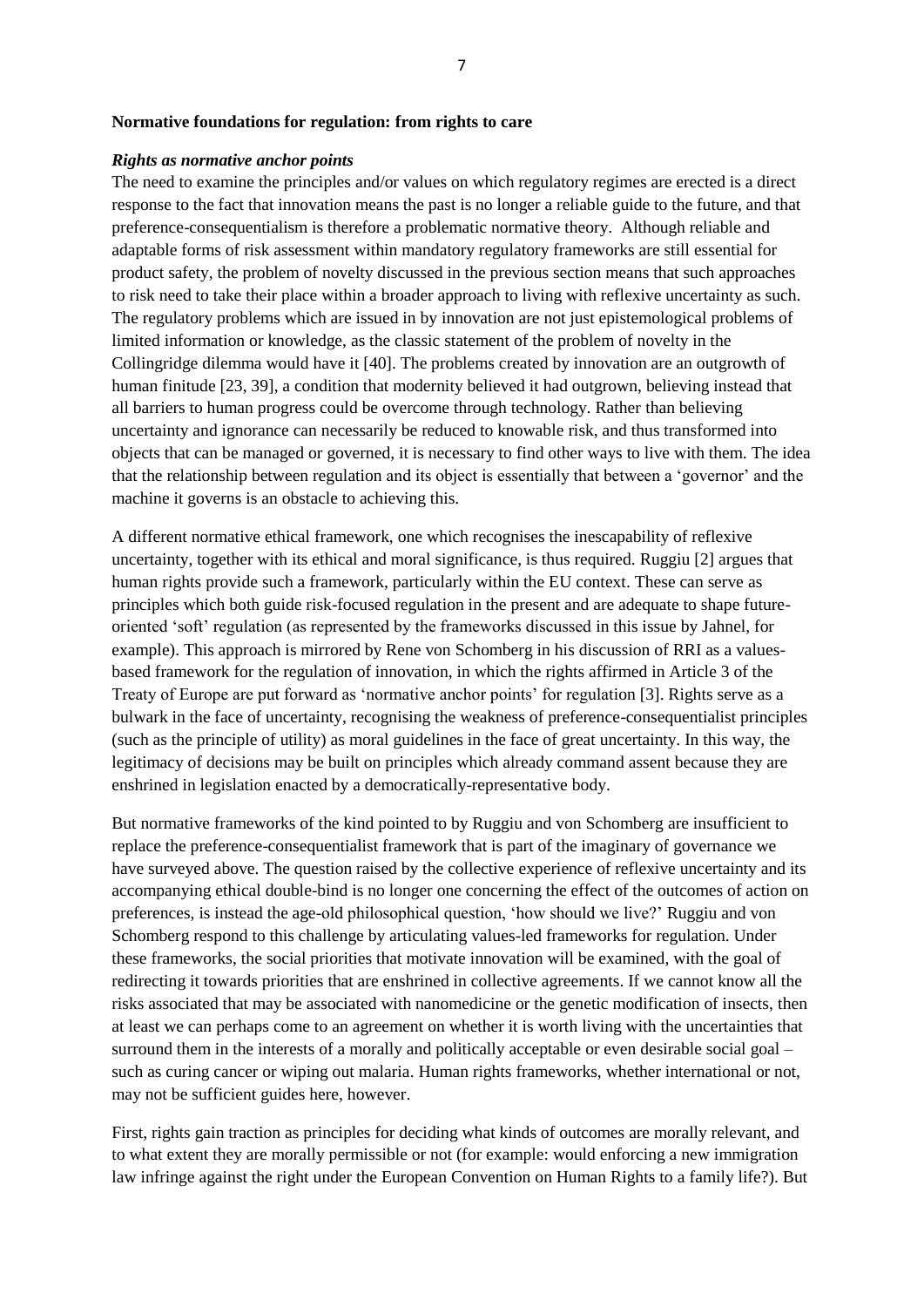in relation to innovation, uncertainty extends to whether particular directions for innovation might actually have negative consequences for human rights or not [41]. The problem of reflexive uncertainty surfaces again. Second, what counts as responsible in some national or international contexts may entail a very different balance between social priorities and rights to that which may be seen as socially legitimate in other jurisdictions, reflecting differences in developmental needs as well as cultural distinctions, as has been argued in relation to differences between the EU and BRICS nations, for example [42]. This point is reflected in Schomberg's defence of a specifically 'European' view of responsible research and innovation that recalls John Rawls' theoretical anchoring of political philosophy in the traditions of a 'people' [43]. Third, the balance between competing priorities that become enshrined in rights (such as, in the European context, economic growth versus sustainability), might look very different from an intergenerational and longer-term future-oriented perspective than from a shorter term one.

If we need to foreground some normative ethical framework other than either preference consequentialism or a rights-based approach to answer the question 'how should we live', then where should we look for it? In the rest of this paper, I suggest that these should be provided by an approach that focuses not primarily on outcomes, but on individual and institutional dispositions and virtues via which certain outcomes are more likely to be reached. This represents, I suggest, a development of an approach based on the ethics of care.

#### *From 'logic of choice' to 'logic of care'*

The idea that a virtues-based ethical perspective is a more appropriate response to a situation of great uncertainty or ignorance is not new [18]. Recently, an argument for a virtues-based approach to uncertainty and ignorance has been made by advocates of a proactionary principle. From this point of view, adaptive, risk-based regulation and an affirmation of the contribution of innovation not just to material progress but also, through participation in it, to the meaningfulness of human lives more generally [44, 45]. But such a gung-ho affirmation of risk itself presupposes that one values risktaking for its intrinsic value. As was pointed out above, however, the power to innovate and commercialise innovations is also a power to create, redistribute and impose risks and uncertainties. Responding to the 'how should we live' question with the answer 'riskily!' is to ignore the other question to which the experience of reflexive uncertainty gives rise, as to how we collectively decide *which* risks and uncertainties are worth bearing.

A perspective on the governance of technology that views it as 'taking care of the future' [46] necessitates a different approach. On the one hand, it has to recognise the centrality of human need to any ethical framework. It can thus draw here on the ethics of care, in which it is typically proposed that one should act in ways that elicit, recognise and provide for needs attentively and respectfully. Meeting needs requires certain virtues: attentiveness, respect for the otherness of the cared-for other, and so on [47]. But there is arguably more to care than this. Care also recognises that attachment relationships are a central element in what it means to be human, because attachment is the foundation of how humans, as vulnerable creatures, domesticate an uncertain future to a degree through sociality [48]. The emphasis of the ethics of care on particular relationships, then, reflects a particular interpretation of what a good life consists in, namely connectedness [49]. One consequence of the centrality of connectedness to human life is that the needs of individuals (and groups) are therefore not 'encountered' by people as generic ('I need 2000 calories a day to survive) but as singularized within a complex context of connectedness that is biographically and historically shaped ('I must spend Passover dinner with my family, it's the most important evening of the year') [50]. Perspectives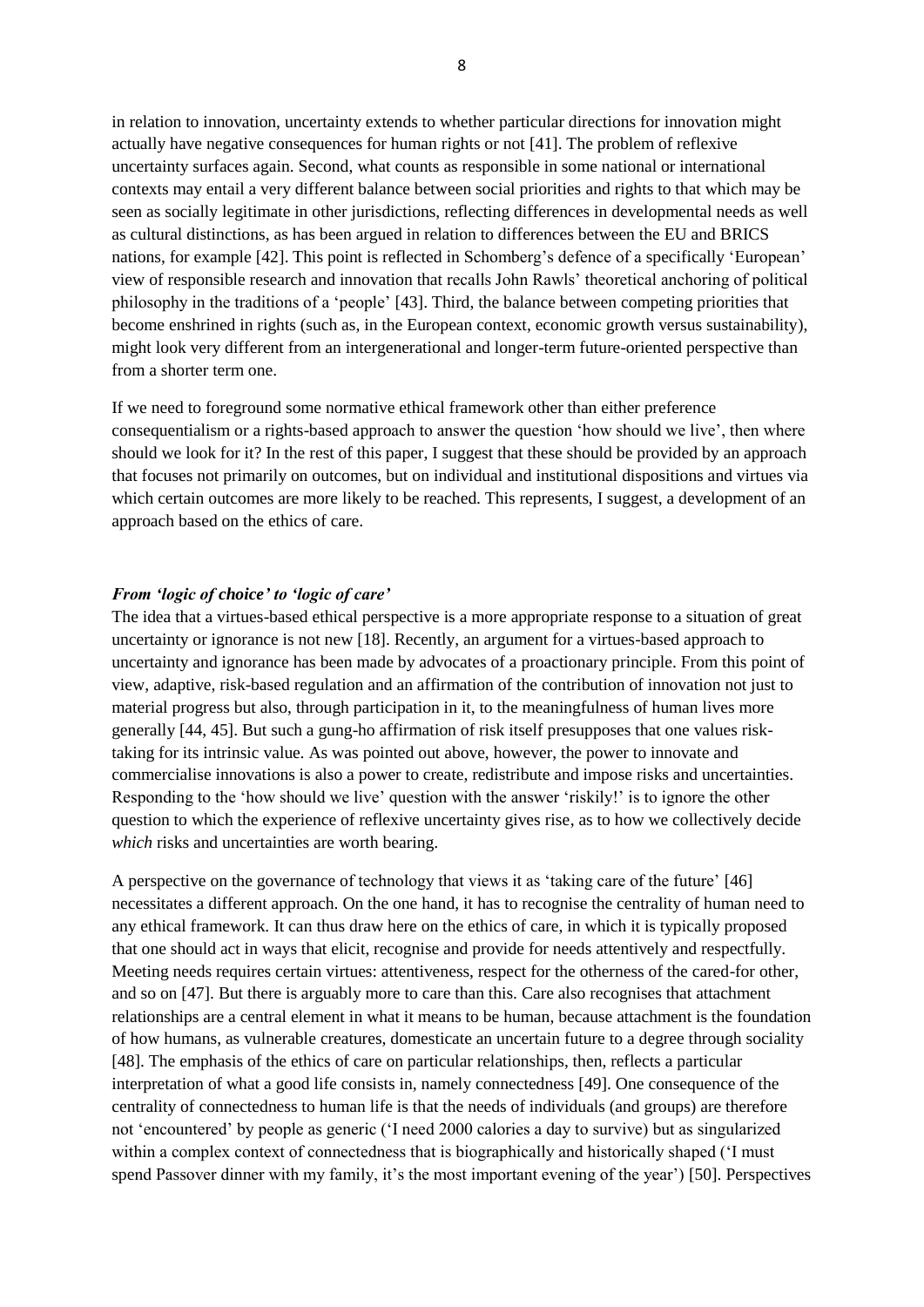that view needs, capabilities or other ingredients of human flourishing as generic or 'given' therefore fail to address questions of 'how they are constructed and reproduced' [51] within social groupings. Needs, rather than being easily universally definable, are always constructed in the process of meeting them in ways that are emotionally and symbolically constitutive of individual and group identities (as with the Passover meal, or kosher and halal food, for example). Care for the needs of others is not care for generic humanity, but care for a particular and singular other who is also a member of a variety of groups with their own particular histories (and who remains in part unknowable in his/her singularity). As care is a practical matter of *techne*, it also relies on technological support. Technologies therefore play a vital role, not only as tools but as mediators of how needs are defined or met. Technologies are not simply means for fulfilling pre-defined needs, then. They help to construction and singularize what needs mean. Technologies shape what caring for needs means, and what the consequences of constructing needs in particular ways may be for our sense of who we are.

Annemarie Mol [52] has explored this role of technology at length, examining the ways in which everyday technologies such as diabetes monitors are intermediaries in the achievement of care, and how, as such intermediaries, they change what it means to care successfully by altering our conceptions of need and so 'interfere with their own ends'. Someone with diabetes, for example, can now measure their insulin levels much more frequently now that small portable monitors are readily available. This has changed what health professionals understand by successful treatment of the condition [52, p. 49]. Care therefore has to be conceived as a narrative process. The changing meaning of earlier actions and decisions over time helps participants understand what to do later on. As we have seen, what it means to care successfully also changes over time. Engaging in care therefore requires agents should be alive to the inherent uncertainties that surround acting, and not least to the final unknowability of others who are cared for, in their singularity. Part of recognising the otherness of others is the acknowledgement of the irreducibility of their perspective on the world, which is expressed in their activities of sense-making and in action. It is this otherness of others that demands from the 'carer' the cultivation of particular virtues, which prevent them from acting too hastily or paternalistically. Further, the otherness of the other lies in its share both of the future and of the future's unpredictability. This share, a singular future in which there is always something to be settled, something 'outstanding' for the subject, means that care is always 'about' the future, an insight which connects the ethics of care to Heidegger's account of *Dasein* as the being for which the world is an 'issue' [53].

At work in this approach is a temporality different from that evident in what Ruggiu identifies as the short term focus of command and control regulation, or that manifest in the imaginary-driven, scenario-using approach that focuses on the longer term. Mol identifies this temporality as a 'logic of care' rather than one of 'choice'. Instead of trying to collect, condense and process information so as to arrive at a punctual decision, the logic of care identifies the temporal context of action as an openended and evolving narrative, one in which sense-making is recursive in nature. What emerges from out of the future enables us to revise our understanding of the past, and our changing understanding of the past enables us to act in the present to realise or prepare for particular futures. But the emphasis is not on controlling the future, but identifying from within narratives of care the needs of the cared-for, including the ways in which s/he is best able to exercise agency, from their position, in making sense of and influencing their own future. As participants in the construction and reproduction of needs and thus of socially-recognised ends, technologies play a role in shaping and reshaping the recursive narratives of care Mol describes.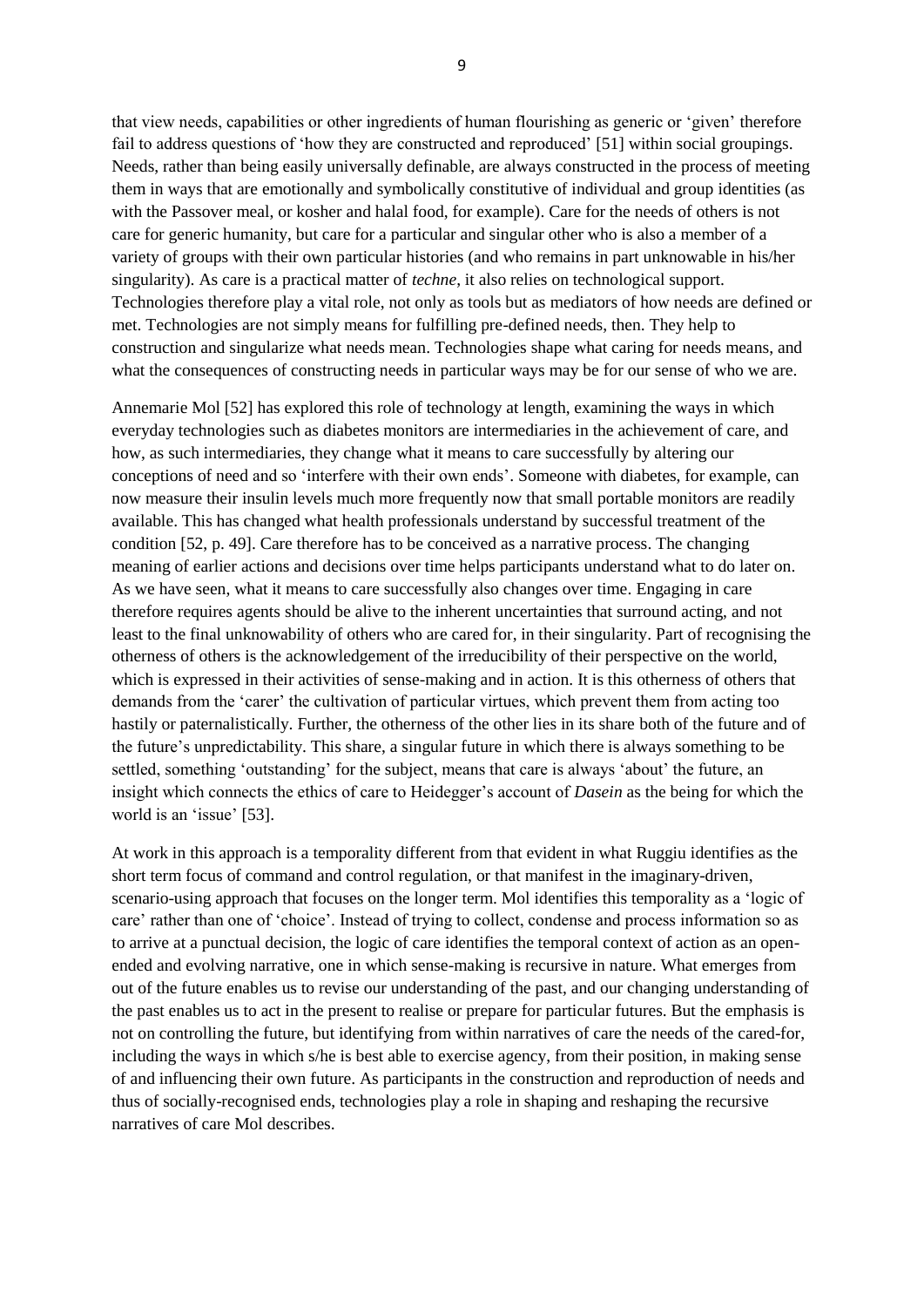#### *Towards a new 'culture of innovation'*

A care perspective such as that outlined here therefore leads us to think again about the role and meaning of governance. It aligns itself with recent calls for the governance of innovation to move upstream [54], to a point before visions and research congeal into products, so as to help shape the priorities which in turn influence the course of innovation through expectations and other factors. At the same time, the temporal logic of care requires that governance mechanisms should be such so as to accompany innovation through distinct stages and at different levels – identifying and defining social priorities, but also influencing design as well as shaping risk identification, assessment and management. The reflexivity towards priorities and guiding values which was the goal of upstream engagement would be developed further by this approach, and made part of a continual process of social learning. At the same time, the 'engagement' here would need, as advocates of upstream engagement have argued, to be designed to involve a wide range of stakeholders in deliberation. The goal of deliberative engagement here would be twofold.

On the one hand, it would seek to ensure that better anticipation of impacts of innovation is made possible, with a view to anticipating or building resilience against impacts that may occur in either the nearer or the more distant future. On the other, it would also have to embody the sensitivity of care to the particularity of needs, going beyond the appeal to rights and acknowledging how needs are historically (and technologically) constructed. Opening up innovation and its implicit priorities to wider scrutiny and deliberation would facilitate this by bringing a spectrum of perspectives to bear on research, development, design and commercialisation. A care perspective would view the governance of innovation as a way of re-embedding technoscience within society, of making it more responsive to a range of pragmatic, ethical and aesthetic values, rather than as a transcendent oversight mechanism structured by risk thinking. In particular, it would refuse

*to separate needs from the people who are their subjects and takes as its startingpoint the idea that people themselves (can) have knowledge about their own subjectivity; in principle they are competent to express who they are and what they need. It takes seriously people's stories about what they need to live well. [55, p. 60]* 

Rather than making *rules* or *principles* the basis of regulatory decisions, then, a care perspective looks to create *institutions* and *practices* to create a new bond between science and society. Rather than being a contract, in which each party agrees to restrict themselves to particular actions only according to specific rules or principles (whether command-and-control rules or principles such as human rights), this bond would be more of a solidaristic form of cooperation, through which the interdependence of society and innovation in defining ends and creating means is recognised. This bond would be dependent on the inculcation of particular durable mutual expectations on the part of each side. Such expectations could only be created and sustained if it is possible for actors on either side, 'enactors' or 'selectors' in Garud and Ahlstrom's [1] terminology to demonstrate particular and contrasting virtues.

For example, Stilgoe, Owen, and Macnaghten [46] discuss four 'innovators' virtues' which might be considered candidates to serve as the basis of this new bond: anticipation, inclusion, reflexivity and responsiveness. These represent respectively the capacity to develop better and more adaptive foresight to spot instances where uncertain hazards may be expected, the ability to open up reflection on both the limits of foresight and the purposes for which innovation is undertaken, the capacity to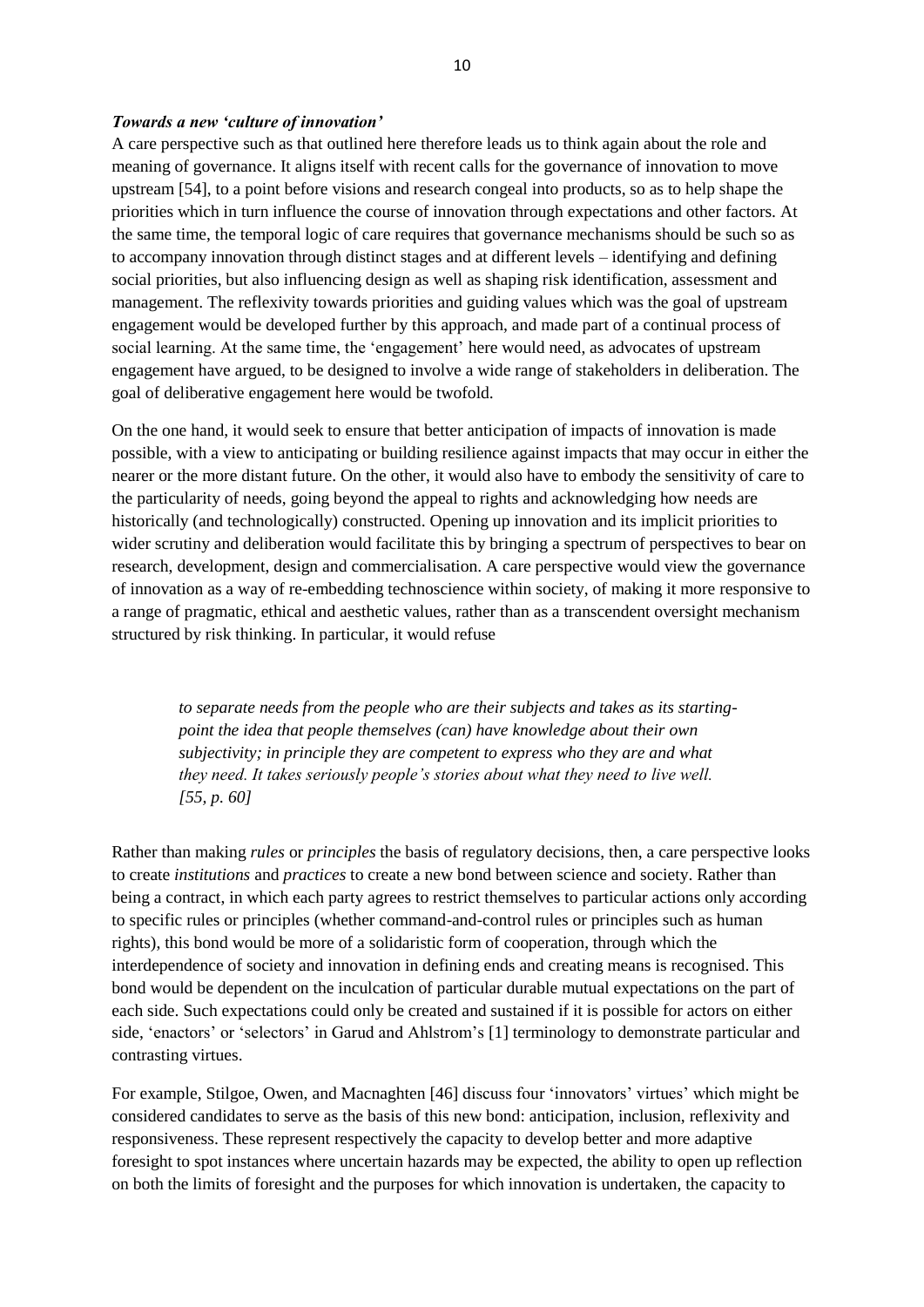open up innovation processes to active engagement with other stakeholders (including publics) and the ability to respond to (if necessary, with changed plans) to what is learned through such engagement. One could also add 'humility', understood as a capacity to reflect upon both the limitations of one's capacities to achieve ends with the aid of technology, and upon the dangers of actually achieving one's intended ends through technical means [56]. What the virtues of a 'selector', imagined as a technological citizen, might be, are quite distinct. By 'technological citizen' [57] is not intended a subject who fits the categories of 'informed', or 'pro-technology' as has been imagined by successive waves of deficit-model based public education programmes [58, 59]. On the contrary, it refers to citizens who are able to create communities of interest (and with them, new social identities) around specific complexes of problems and potential technological, but also social and institutional, innovations [60].

As has been argued by a variety of writers on the ethics of care and its political extension [47, 55, 61, 62], the introduction of care to the public sphere is not intended to create a new 'organic' political realm, or remodel public life on the model of the private sphere, but to reconstitute the public sphere by transforming institutions and practices in ways that recognise more adequately the interconnectedness and interdependence of citizens and institutions. Indeed, what is implied by such an ethics and politics of care is a revision of how we understand citizenship. Such a revision would recognise citizens as technological [57] and ecological [63], alongside the inescapably embodied, connected and vulnerable nature of ethical and political subjectivity [64]. This means that enactors and publics alike are composed of individuals who are relational and interdependent, but that their relationship vis-à-vis one another is asymmetrical, rather than being formally equal and reciprocal as in classical accounts of the relationships between citizens that are constitutive of a social contract. Reimagining institutions to bind new relationships between science and society needs to begin from this insight to re-visit initiatives like the 'science shops' movement, started in the Netherlands in the 1970s [65], as a way of developing responsive [46] innovation, shaped by problems identified by publics . The outward-facing scientific specialists involved in developing these new institutions need to be open to the agency of potential publics, and the capacity of active communities to form around needs and interests [60].

Elsewhere [66], I have discussed an example of how the 'soft' governance of innovation can shape legitimacy by recognising this asymmetrical interdependence, along with specific vulnerabilities that arise from interconnectedness and the ways in which technologies mediate purposes and identity. Here, soft governance means values-led corporate social responsibility. During an earlier study [67], an interview was conducted with a small technology company that focused on developing technologies (nanosensors designed to detect volatile organic compounds [VOCs]) using nanomaterials (carbon nanotubes) purchased from an upstream supplier. The role of N in the value chain was identified in interview as 'like an R&D consultancy ', with the core of business being product development intended to 'inspire' their partners elsewhere in the value system – consumer product manufacturers, in the main – to create new applications for nanosensors. A central focus of N's work was determining which applications would 'meet a critical customer need ', which required understanding end-user needs. N 's engagement with potential end-users, such as asthma sufferers, takes place in focus groups, intended to establish whether 'they need the technology', establishing that it ' would add tremendous value to their quality of life '. But this value, N suggested, would be derived not by meeting a need defined technically and abstracted from the experience of users.

Such an asbtract definition might identify a user need as, for example, maintaining health by avoiding or mitigating asthma attacks. A nanosensor could then be used to detect biomarkers such as the presence of volatile organic compounds in breath to spot, early on, signs of impending attacks. But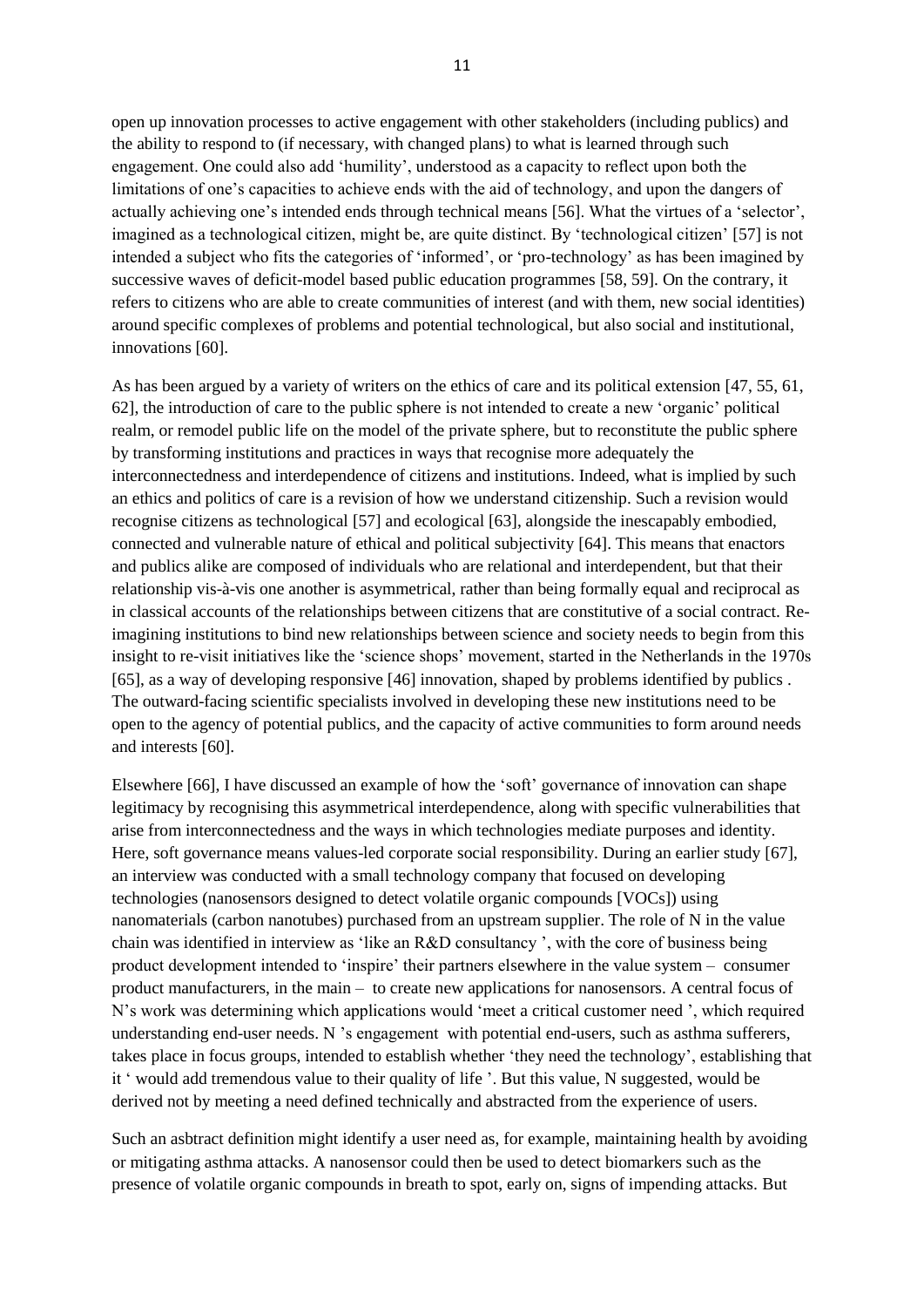focus groups of potential users defined the 'compliance of actually using those devices' as a major consideration. Some researchers have suggested that compliance with health monitoring may be compromised by resentment at the dependence on artefacts, and the confirmation of a dependent identity, one is thereby forced into [67]. Drawing on focus group data, N decided to incorporate nanosensors in devices like mobile phones, which are not only convenient and increasingly ubiquitous, but are also associated with independence and autonomy. In this way, the purpose of the sensor was redefined through consultation with potential users, bringing to light the ways in which using sensors relate to (and may reinforce) aspects of identity that individuals evaluate negatively. By changing product design, these concerns relating to a specific identity, and to the kinds of agency associated with that identity, could be successfully resolved.

Here, uncertainties surround innovation as a process, rather than being attached to a specific object (the nanosensor) as such, in abstraction. The focus of these uncertainties is on the meaning of a technical artefact designed as a solution to a particular problem. Products based on nanosensors of the type produced by N may be classed as a medical device and therefore subjected to specific riskmanagement regulations in different jurisdictions. They may also be subject to end-of-life disposal regulations (such as the Waste Electrical and Electronic Equipment Directive in the European Union), due to their being included in electronic devices. Debates around the adequacy of these regulations as ways of avoiding or mitigating risks may be necessary. But the case study points to how deeper uncertainties can surround the value and social meaning of products already in existence, even where issues relating to risk (e.g. relating to medical device use or environmental pollution) may have already been well-defined.

The uncertainties addressed by what N described as a values-led form of voluntary governance concerned the nature of the specific problem devices using nanosensors were designed to address. Without establishing a relationship between the company and potential end-users in which the specific needs and vulnerabilities of a group who experience themselves as possessing a certain identity ('asthma sufferers'), the nature of the problem would remain defined unreflexively from an abstracted, 'expert' perspective. By developing such a relationship, the company demonstrated a form of care for the particularities of needs and the singularity of subjects, one that avoided overstepping the mark by defining needs without reference to the self-understanding of asthma sufferers. Instead, it took seriously 'their stories about what it is to live well', in Sevenhuijsen's words, and made space for their own agency in defining their needs.

As Callon, Lascoumes, and Barth [60] note, the key problem of democracy is how minorities will be represented in public life. If technological innovation is, to borrow Shelley's description of poets, an 'unacknowledged legislator' of the world, re-shaping the ways of life of groups and individuals globally, then it is about more than how preferences, expressed in consumption decisions, can be fulfilled. Through participation in scientific research and technological innovation, loose assemblages of subjects, from sufferers of 'orphan' neuromuscular diseases to those living near hazardous infrastructure can gain identities, agency, and recognition in public life. In relation to such efforts to create agency, technoscience can play a valuable mediating role, helping to take care of agency just as the effective participation of 'minorities' in creating and shaping innovation processes can take care of the capacities of technoscience.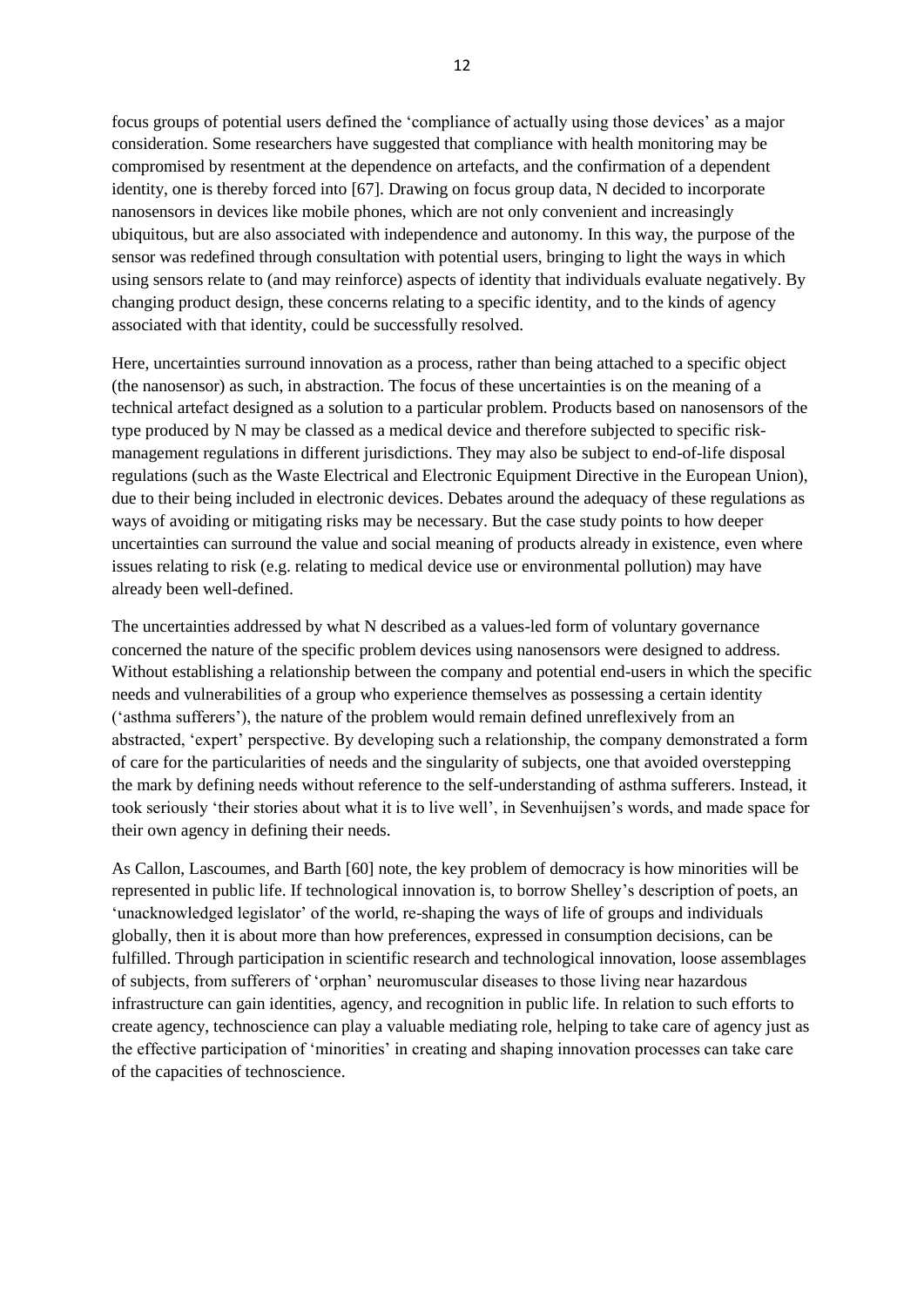#### **Conclusion**

The dominant imaginary that has helped to shape the regulation of technology, as we have seen, has positioned governance externally to the practices and artefacts which it regulates, with the result that regulation always lags behind the activities of technoscience. In trying to remedy this temporal lag, governance has to depend on frameworks (such as standard approaches to risk assessment and management) which tend to ensure that it holds its vision fixed firmly on the past in trying to anticipate the future, and is thus always fighting the last war again, even when the processes of innovation it is attempting to regulate decisively change the terrain. It has been argued in this paper that the field of uncertainty which surrounds innovation should be understood, first and foremost, through the normative uncertainties which are the legacy of preference-consequentialism as applied to social and technological innovation. These force us to reconsider the normative ethical assumptions implicit in how we understand innovation and regulation together.

It was argued that the precautionary principle, understood as an administrative apparatus, is insufficient, being too indeterminate in its application. Rights, it was further suggested (following Groves [41]) are insufficient to counter problems associated with the dominant regulatory imaginary and introduce new forms of uncertainty (relating to cross-cultural and intergenerational dimensions). Care as a normative framework was put forward as an alternative which can address these problems. Instead of offering Ruggiu's choice between rules (for risks) and principles (for uncertainties), care demands the creation of institutions and practices that exhibit particular virtues, and which maximise the promotion of agency among publics to shape the social priorities which guide innovation, as well as to articulate the specific needs and vulnerabilities which they experience (thus allowing citizens to enter the public sphere and take on new public identities). Rather than seeking to re-tool regulation in order to reduce uncertainty for citizens imagined as consumers, a care-based perspective begins from an understanding of citizens as relational (technology-using, ecological, embodied) and moves to propose ways of re-making the cultures in which innovation is pursued to create new forms of solidarity mediated by technological artefacts [68]. As such, it is a recommendation that we learn, collectively but (given our asymmetric relationships to other actors) variously, to turn innovation processes into ways of realising solidarity in the face of inevitable uncertainties.

#### **Acknowledgements**

Research referred to in the text was funded by the UK Department of Environment, Food and Rural Affairs (Grant No. CB0417).

#### **References**

- 1. Garud, Raghu, and David Ahlstrom. 1997. "Technology assessment: a socio-cognitive perspective." *Journal of Engineering and Technology Management* no. 14 (1):25-48.
- 2. Ruggiu, Daniele. 2013. "Temporal Perspectives of the Nanotechnological Challenge to Regulation: How Human Rights Can Contribute to the Present and Future of Nanotechnologies." *NanoEthics* no. 7 (3):201-215.
- 3. Von Schomberg, René. 2011. *Towards Responsible Research and Innovation in the Information and Communication Technologies and Security Technologies Fields*, *Research and Innovation Policy*. Brussels: European Commission.
- 4. Taylor, Charles. 2004. *Modern social imaginaries*: Duke University Press.
- 5. Hölscher, Lucian. 1999. *Die Entdeckung der Zukunft*. Frankfurt a. M.: Fischer.
- 6. Adam, Barbara, and Christopher Groves. 2007. *Future Matters: Action, Knowledge, Ethics*, *Supplements to the Study of Time*. Leiden: Brill.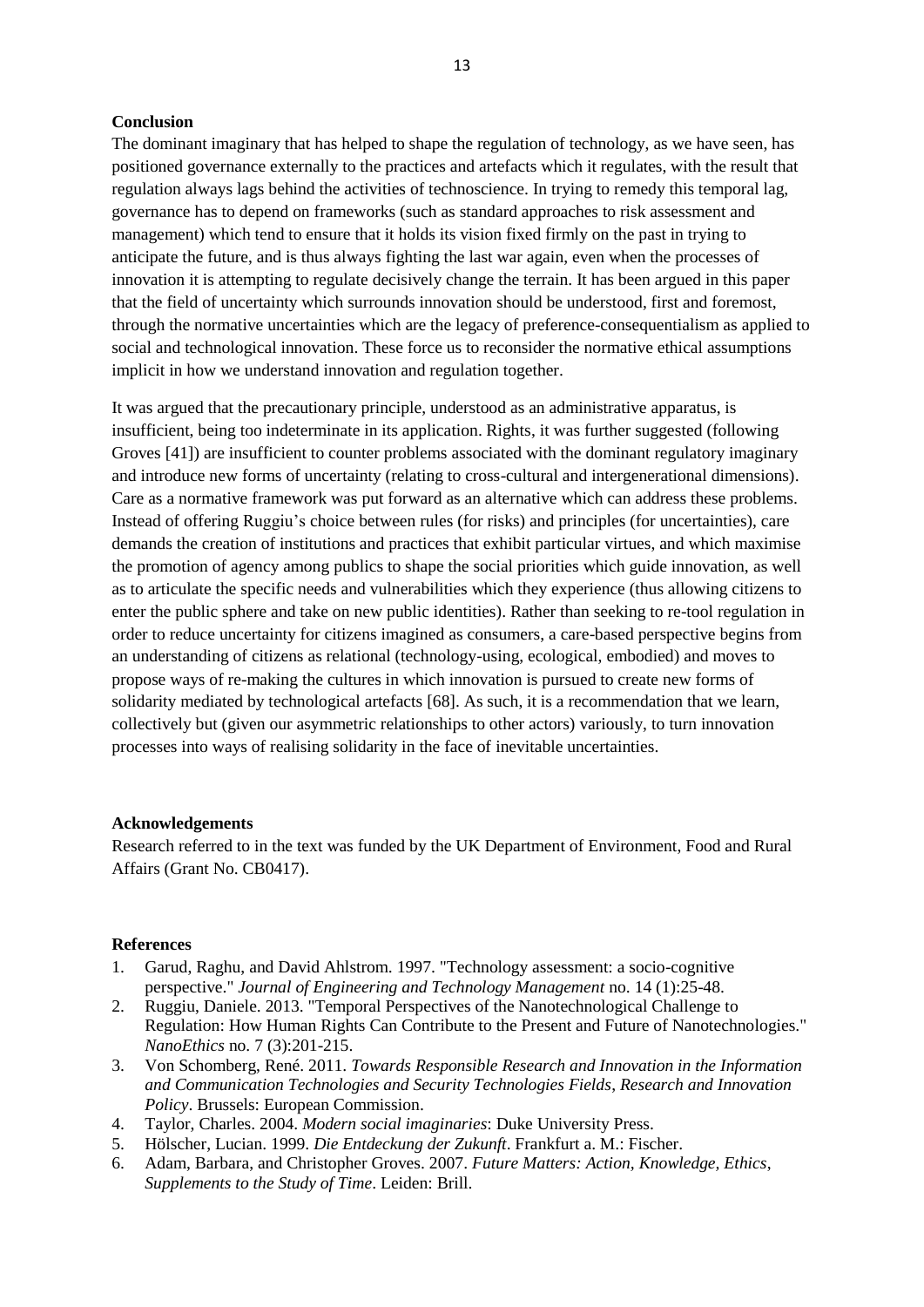- 7. Schneewind, J. B. . 1984. "The Divine Corporation and the history of ethics." In *Philosophy in history: essays on the historiography of philosophy*, edited by R. Rorty, 173-192. Cambridge: Cambridge University Press.
- 8. Porter, Theodore M. 1995. *Trust in numbers: the pursuit of objectivity in science and public life*. Princeton: Princeton University Press.
- 9. Rose, Nikolas. 1999. *The powers of freedom: reframing political thought*. Cambridge: Cambridge University Press.
- 10. Macintyre, Alisdair. 1981. *After virtue: a study in moral theory*. London: Duckworth.
- 11. Scott, James C. 1998. *Seeing like a state: how certain schemes to improve the human condition have failed*. New Haven: Yale University Press.
- 12. Groves, Christopher. 2013. "Horizons of Care: From Future Imaginaries to Responsible Research and Innovation." In *Shaping Emerging Technologies: Governance, Innovation, Discourse*, edited by Kornelia Konrad, Christopher Coenen, Anne Dijkstra, Colin Milburn and Harro van Lente, 185-202. Berlin: IOS Press/AKA.
- 13. Lösch, Andreas, S. Gammel, and A. Nordmann. 2009. "Observe-Probe-Regulate: Embedding Nanotechnological Developments in Society." In *Jenseits von Regulierung: Zum politischen Umgang mit Nanotechnologie*, edited by A. Lösch, S. Gammel and A. Nordmann, 3-15. Heidelberg: AKA Verlag.
- 14. Felt, Ulrike, and B. Wynne. 2007. Taking European knowledge society seriously. In *Report of the Expert Group on Science and Governance to the Science, Economy and Society Directorate, Directorate-General for Research, European Commission*. Luxembourg: Office for Official Publications of the European Communities.
- 15. Schummer, J. 2001. "Ethics of Chemical Synthesis." *Hylé* no. 7 (2):103-124.
- 16. Gross, M. (2007). "The unknown in process Dynamic connections of ignorance, nonknowledge and related concepts." *Current Sociology* 55: 742-759.
- 17. Hacking, Ian. 1986. "Culpable Ignorance of Interference Effects." In *Values at Risk*, edited by Douglas MacLean, 136-54. Totowa NJ: Rowman and Allanheld.
- 18. Jamieson, Dale. 2007. "When Utilitarians Should Be Virtue Theorists." *Utilitas* no. 19 (02):160- 183
- 19. Power, Michael. 2004. *The risk management of everything: rethinking the politics of uncertainty*. London: Demos.
- 20. Crawford, Robert. 2004. "Risk Ritual and the Management of Control and Anxiety in Medical Culture." *Health:* no. 8 (4):505-528.
- 21. Douglas, Mary. 1966. *Purity and danger : an analysis of concepts of pollution and taboo*. London: Routledge & Kegan Paul.
- 22. Orléan, André. 2010. *The Impossible Evaluation of Risk*, *Prisme 18*. Paris: Cournot Centre for Economic Studies.
- 23. Groves, Christopher. 2009. "Nanotechnology, Contingency and Finitude." *Nanoethics* no. 3  $(1):1-16.$
- 24. Vail, John. 1999. "Insecure times: conceptualizing insecurity and security." In *Insecure times: living with insecurity in contemporary society*, edited by John Vail, Jane Wheelock and Michael Hill, 1-22. London: Routledge.
- 25. Ravetz, Jerry. 2004. "The post-normal science of precaution." *Futures* no. 36 (3):347-357.
- 26. Beck, Ulrich. 1992. *Risk society : towards a new modernity*, *Theory, culture and society*. London: Sage Publications.
- 27. Boehmer-Christiansen, Sonja. 1994. "The precautionary principle in Germany–enabling government." In *Interpreting the precautionary principle*, edited by T. O'Riordan and James Cameron, 31-61. London: Earthscan.
- 28. Raffensperger, Carolyn, and Joel J. A. Tickner. 1999. *Protecting Public Health and the Environment: Implementing The Precautionary Principle*. Washington, DC: Island Press.
- 29. Hodge, Graeme A., Andrew D. Maynard, and Diana M. Bowman. 2014. "Nanotechnology: Rhetoric, risk and regulation." *Science and Public Policy* no. 41 (1):1-14.
- 30. Royal Commission on Environmental Pollution. 2008. *Novel materials in the environment: the case of nanotechnology*. Norwich: The Stationery Office.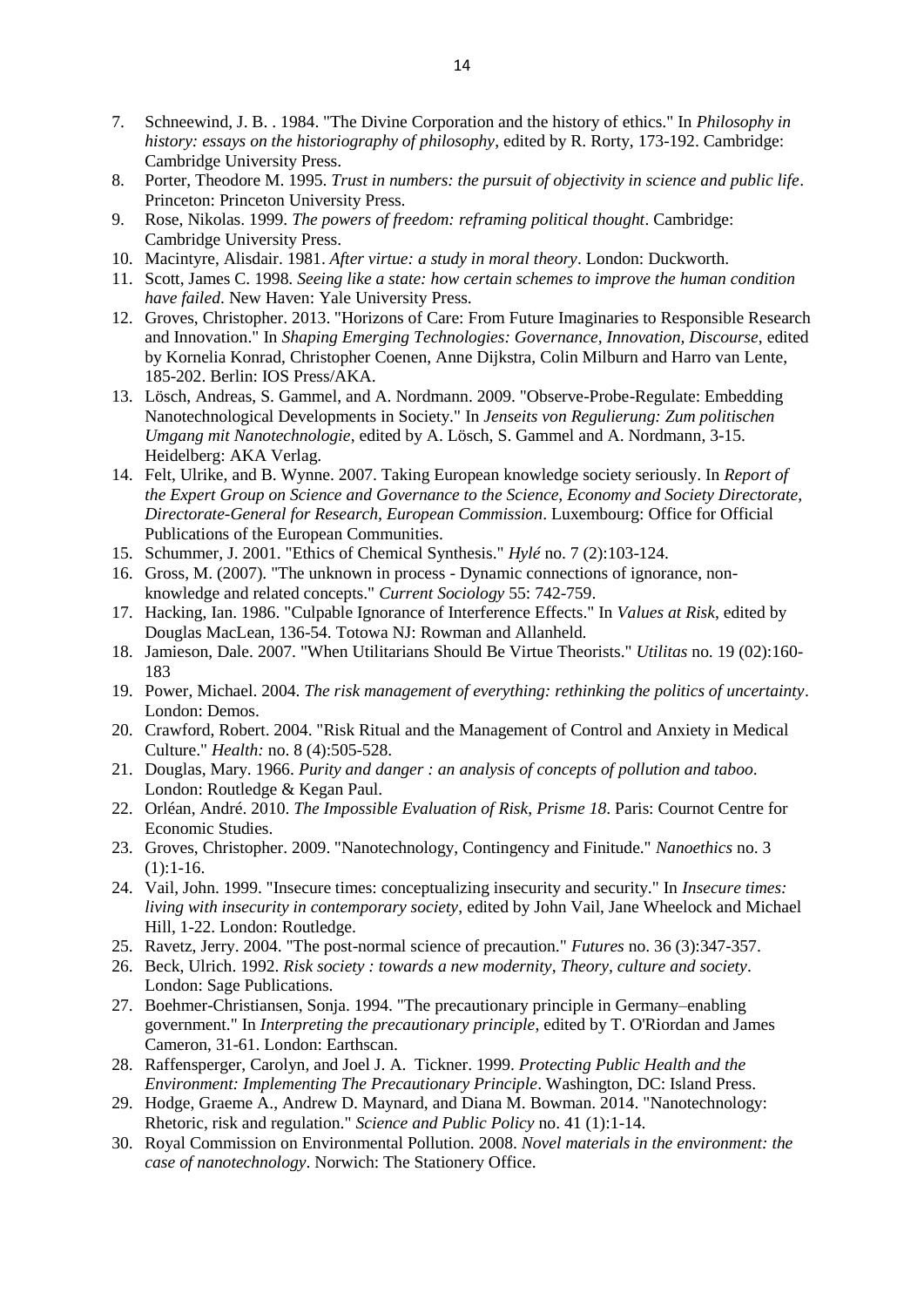- 31. Holbrook, J. Britt, and Adam Briggle. 2013. "Knowing and acting: The precautionary and proactionary principles in relation to policy making." *Social Epistemology Review and Reply Collective* no. 2 (5):15-37.
- 32. Adam, Barbara. 1998. *Timescapes of modernity: the environment and invisible hazards*. London: Routledge.
- 33. Hansson, S. O. 1996. "Decision Making Under Great Uncertainty." *Philosophy of the Social Sciences* 26:369-386.
- 34. Maynard, Andrew D. 2014. "A decade of uncertainty." *Nat Nano* no. 9 (3):159-160.
- 35. Frater, Lori, Elen Stokes, Robert Lee, and Taiwo Oriola. 2006. An overview of the framework of current regulation affecting the development and marketing of nanomaterials. Cardiff: BRASS.
- 36. Bijker, W. E., I. D. de Beaufort, A. van den Berg, P. J. A. Borm, W. J. G. Oyen, G. T. Robillard, and H. F. G. van Dijk. 2007. "A response to 'Nanotechnology and the need for risk governance' O. Renn & M. C. Roco, 2006. *J. Nanoparticle Research* 8(2): 153-191."
- 37. Maynard, Andrew, R. J. Aitken, T. Butz, and V. Colvin. 2006. "Safe handling of nanotechnology." *Nature* no. 444:267-9.
- 38. Davies, J Clarence. 2009. *Oversight of next generation nanotechnology*. Washington, DC: Project on Emerging Nanotechnologies.
- 39. Arendt, Hannah. 1998. *The human condition*. Chicago: Chicago University Press.
- 40. Collingridge, David. 1980. *The social control of technology*. New York: St Martins Press.
- 41. Groves, Christopher. 2009. "Future ethics: risk, care and non-reciprocal responsibility." *Journal of Global Ethics* no. 5 (1):17-31.
- 42. Macnaghten, P., R. Owen, J. Stilgoe, B. Wynne, A. Azevedo, A. de Campos, J. Chilvers, R. Dagnino, G. di Giulio, E. Frow, B. Garvey, Christopher Groves, S. Hartley, M. Knobel, E. Kobayashi, M. Lehtonen, J. Lezaun, L. Mello, M. Monteiro, J. Pamplona da Costa, C. Rigolin, B. Rondani, M. Staykova, R. Taddei, C. Till, D. Tyfield, S. Wilford, and L. Velho. 2014. "Responsible innovation across borders: tensions, paradoxes and possibilities." *Journal of Responsible Innovation* no. 1 (2):191-199.
- 43. Rawls, John. 1995. "Political Liberalism: Reply to Habermas." *The Journal of Philosophy* no. 92 (3):132-180.
- 44. Fuller, Steve. 2012. "Precautionary and Proactionary as the New Right and the New Left of the Twenty-First Century Ideological Spectrum." *international Journal of Politics, Culture and Society* no. 25 (4):157-214.
- 45. More, Max. 2012. *The Proactionary Principle*. Extropy Institute 2005 [retrieved 7 June 2012]. Available from http://www.extropy.org/proactionaryprinciple.htm.
- 46. Stilgoe, Jack, Richard Owen, and Phil Macnaghten. 2013. "Developing a framework for responsible innovation." *Research Policy* no. 42 (9):1568-1580.
- 47. Engster, Daniel. 2007. *The heart of justice: care ethics and political theory*. Oxford: Oxford University Press.
- 48. Groves, Christopher. 2011. "The Political Imaginary of Care: Generic versus Singular Futures." *Journal of International Political Theory* no. 7 (2):165-189.
- 49. Groenhout, R.E. 2004. *Connected Lives: Human Nature and an Ethics of Care*. Lanham, MD: Rowman & Littlefield.
- 50. Marris, Peter. 1996. *The politics of uncertainty: attachment in private and public life*. London; New York: Routledge.
- 51. Shove, Elizabeth. 2004. "Efficiency and Consumption: Technology and Practice." *Energy & Environment* no. 15 (6):1053-1065.
- 52. Mol, Annemarie. 2008. *The logic of care : health and the problem of patient choice*. London ; New York: Routledge.
- 53. Heidegger, Martin. 1998. *Being and time*. Oxford: Blackwell.
- 54. Wilsdon, J., and R. Willis. 2004. *See-through science: why public engagement needs to move upstream*. London: Demos.
- 55. Sevenhuijsen, Selma. 1998. *Citizenship and the Ethics of Care: Feminist Considerations on Justice, Morality and Politics*. London: Routledge.
- 56. Grinbaum, Alexei, and Christopher Groves. 2013. "What is 'responsible' about responsible innovation? Understanding the ethical issues." In *Responsible Innovation: Managing the*